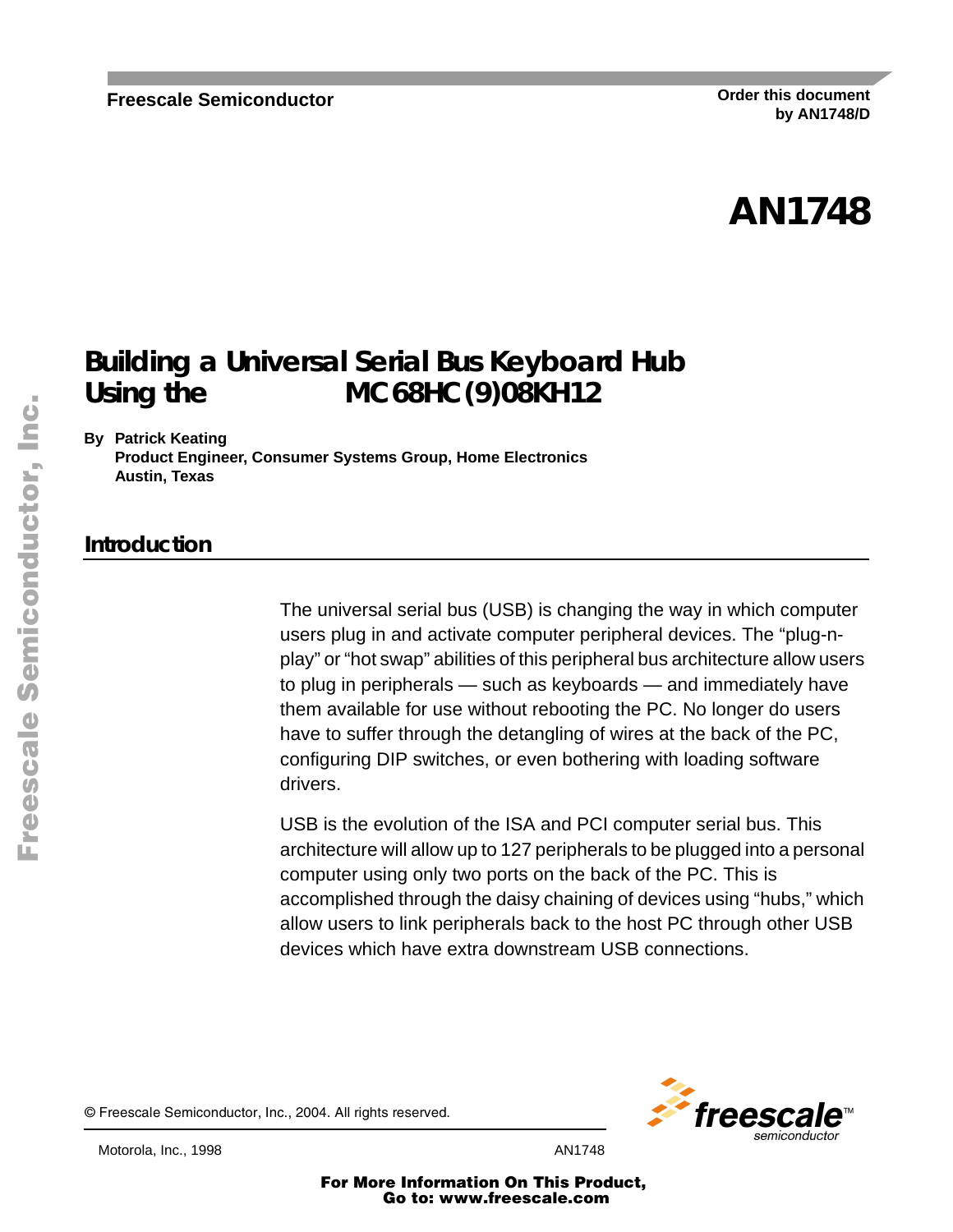The new serial bus standard, developed by computer industry leaders, was made necessary by the increasing demands of greater PC performance.

One of the classes of the USB is the human interface device (HID). HIDs include devices such as mice, gamepads, and keyboards. Computers today have incredible computing power which lends themselves to telephony, audio/visual applications, and a wide range of HIDs. The diversity of these potential HIDs also requires the USB to allow small, periodic transfer operations for low-speed devices such as mice and keyboards and isochronous operation for high-speed applications such as telephony and audio.

Because these different types of devices require varying speed performance and bandwidth, USB has capabilities for high-speed devices that operate at 12 megabits per second (MBPS) and low-speed devices that operate at 1.5 MBPS.

Additional hardware improvements that make USB a more desired way of installing new peripherals include:

- Unique USB connector design. Unlike previous connector scenarios in which every peripheral had its own connector design with a varying number of pins, USB uses two standard types of connector:
	- An upstream connector. See **[Figure 1](#page-2-0)** for a description of the upstream connector.
	- A downstream receptacle
- The cable between the connectors can have two configurations, depending upon the speed of the peripheral it is connecting:
	- For high-speed devices, there is a power wire, a ground wire, and two shielded signal wires that carry the USB data.
	- For low-speed devices, the configuration is the same except the signal wires are not shielded because they are less sensitive to line noise.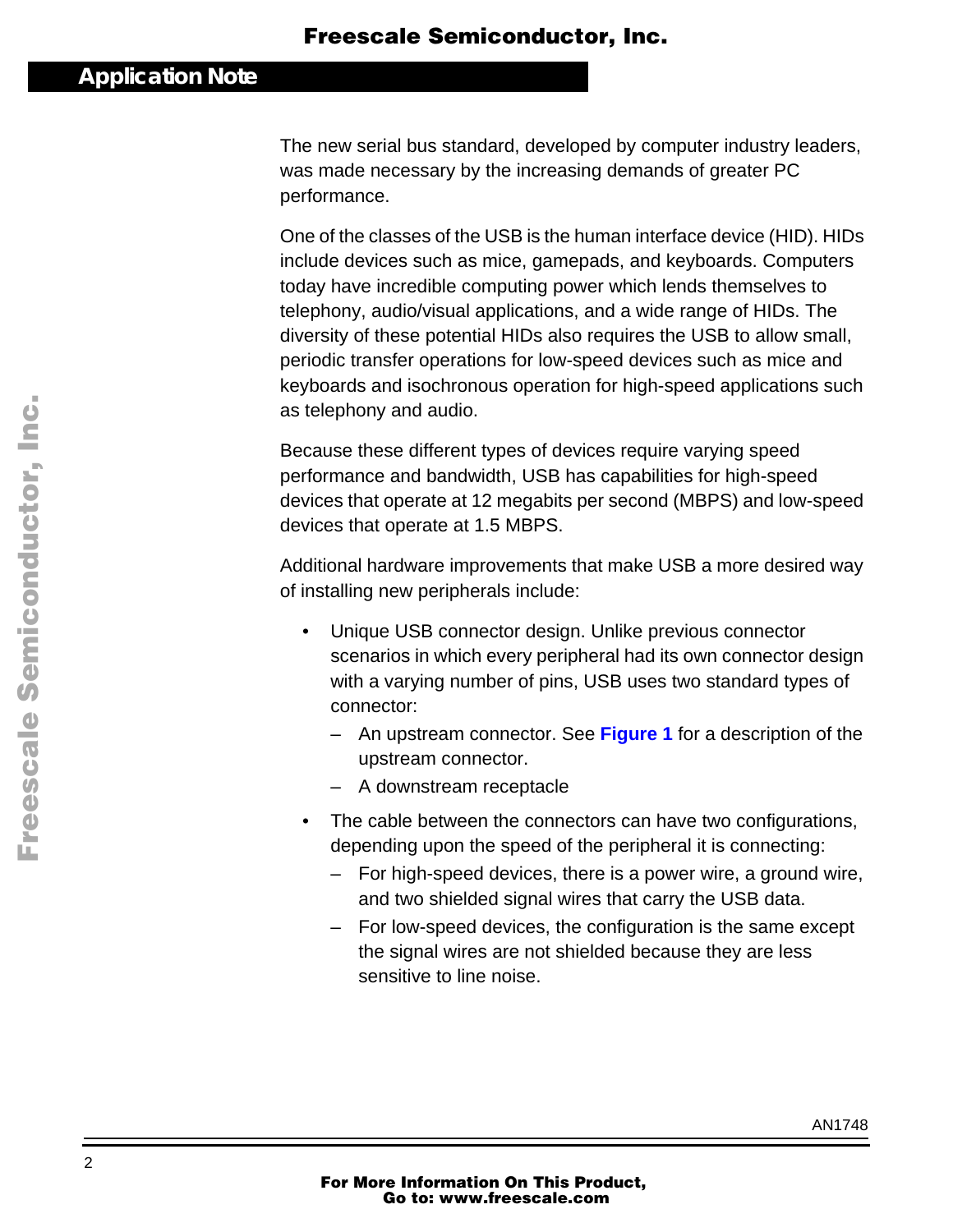Application Note Introduction

<span id="page-2-0"></span>

**Figure 1. USB Connector with Pin Identification**

The USB connector plugs into the ports located on the backplane of the PC, as seen in **Figure 2**.



**Figure 2. Backplane of PC Showing the Two USB Connections**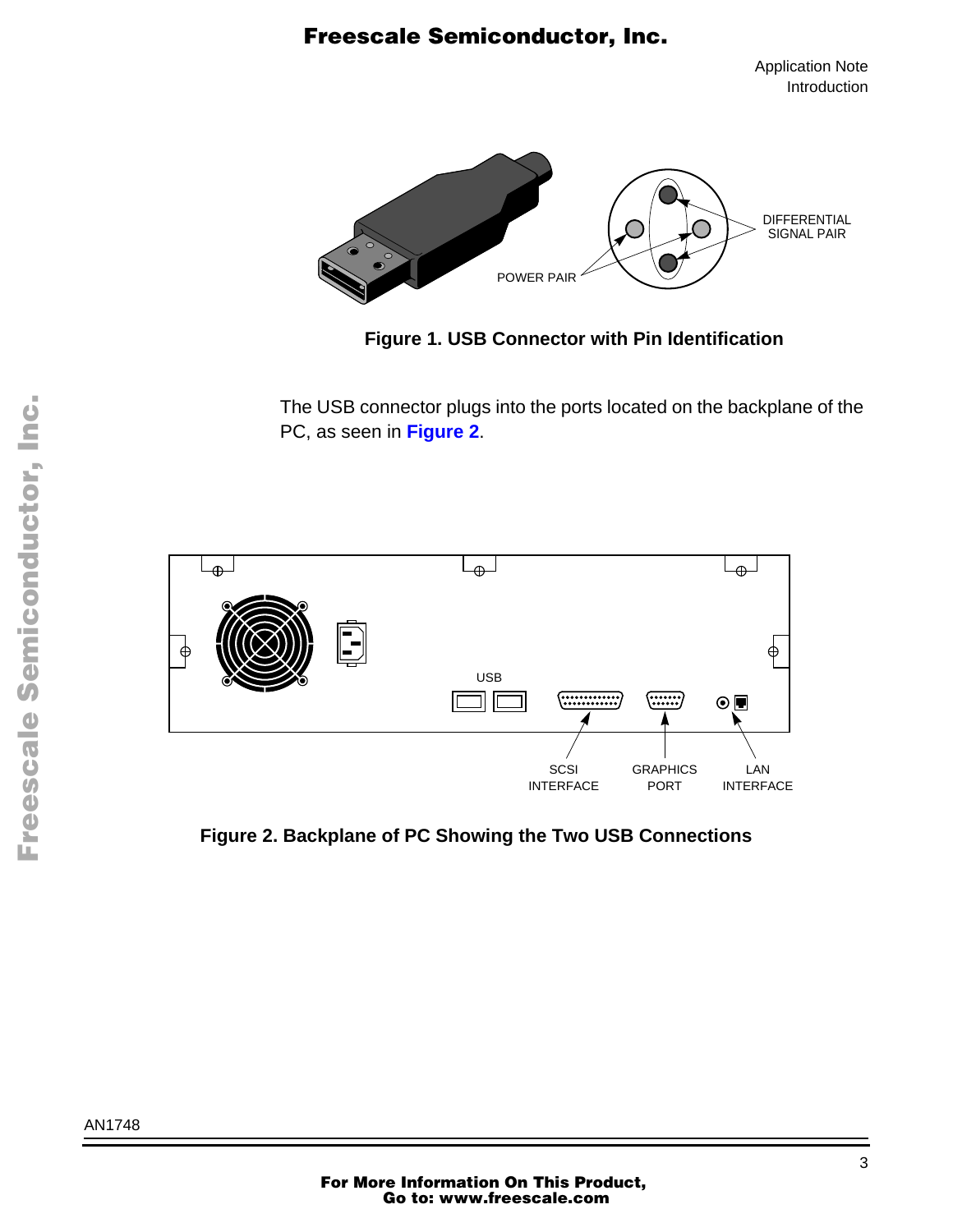This application note:

- Reviews the design of a legacy type keyboard and discusses important features of the key scan algorithm
- Is an overview of the MC68HC(9)08KH12 as well as a discussion of the USB module operation
- Describes the one high-speed, 12 MBPS, upstream port connection and four high-speed (12 MBPS) or low-speed (1.5 MBPS) downstream port connections
- Explores the integrated 3.3-volt voltage regulator
- In-depth instruction on the programming of the 12 Kbytes of FLASH memory
- Outlines the steps needed to construct a keyboard hub with universal serial bus functionality using the Motorola 8-bit MC68HC(9)08KH12 microcontroller
- **NOTE:** This application note assumes that the reader is familiar with the Motorola HC08 Family of 8-bit microcontrollers and the universal serial bus.

### **PS/2 Keyboard Design**

The concept of the PS/2 keyboard design is founded in the combination of a grid-like hardware setup and software that scans the grid, decoding any interrupt to the specific key or keys that have been depressed.

Keyboards typically have from 101 to 104 keys. The keys are laid out in X rows and Y columns, forming the grid which is easily decoded then by the software to determine the keystroke. The number of columns is typically eight, while the row count is between 18 and 20.

The "brains" of the keyboard are found in an 8-bit microcontroller that takes the input from the keyboard, decodes it, then sends the information to the host computer. This arrangement frees the microprocessor of the PC from constantly polling the keyboard, relying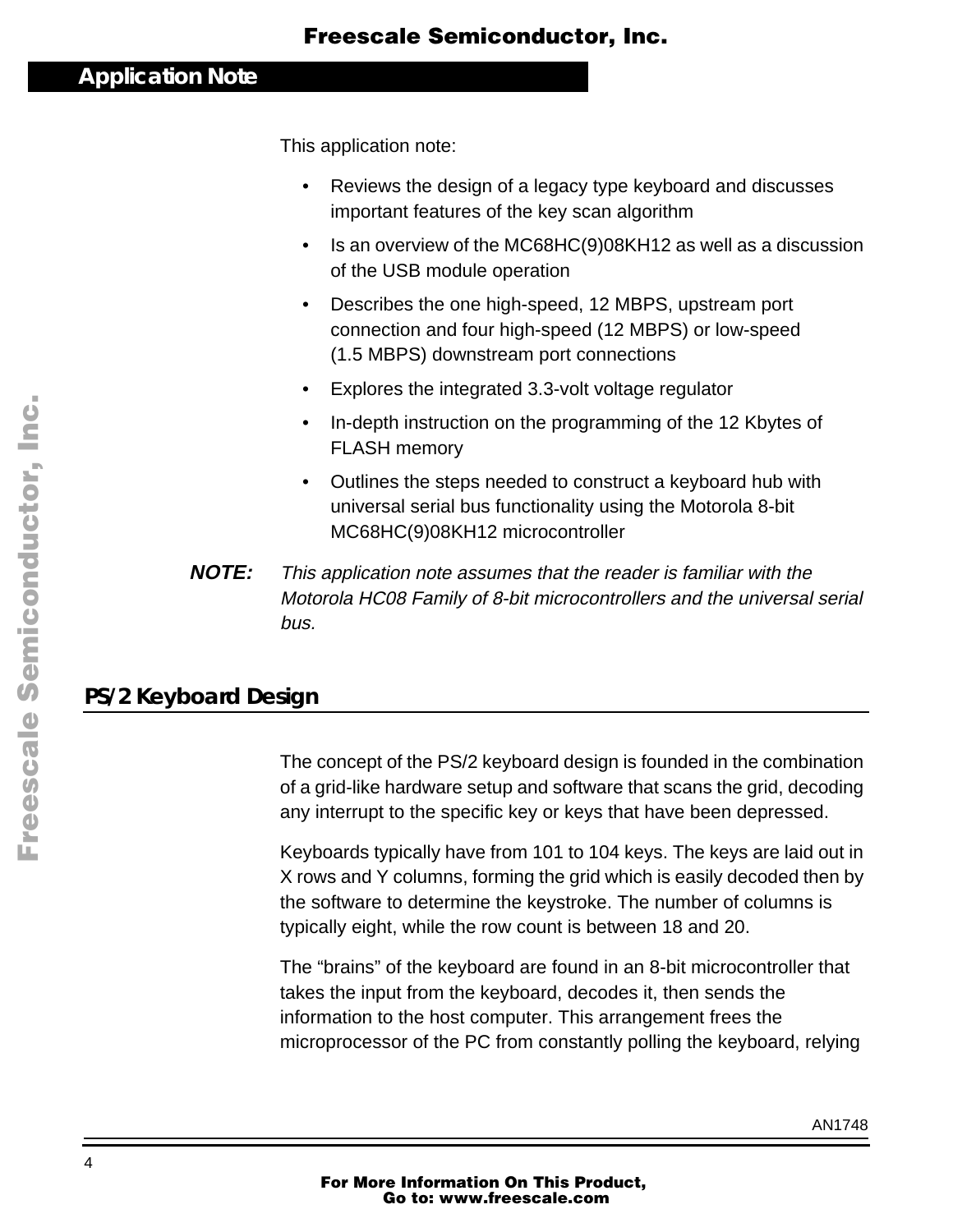<span id="page-4-0"></span>instead upon the interrupts of the keyboard microcontroller to transfer the information when it is inputted.

The Y columns of the grid are wired to microcontroller port pins that have an internal pullup to  $V_{DD}$  device as well as the ability to request an interrupt. The interrupt request is active low, so applying a low to the pin will pull the pin to ground, causing an interrupt request to occur.

See **Figure 3** for a physical description of how row and column pins are tied together. See **[Figure 4](#page-6-0)** for an example of a keyboard scan grid.



**Figure 3. Representation of Key and Resulting Row X, Column Y Contact/Open**

The operation of first determining if a key or keys has/have been depressed and then decoding the information to send to the host computer is:

- 1. All eight of the column port D pins are pulled high through an internal pullup resistor. The keyboard interrupt pin also is enabled for the eight column port pins.
- 2. The microcontroller software pulls down one of the row port pins to ground while pulling up the remaining row port pins to  $V_{DD}$ . For example, if port A consists of port A0 through port A7, port B consists of port B0 through port B4 and port C consists of port C0 through port C4, then port A0 will be pulled low and the remaining 17 row port pins will be pulled high.
- 3. If a key (or keys) is/are depressed in the row(s) that correspond(s) to the port that is pulled low, then the associated column also will be pulled low, because the row and column are now tied together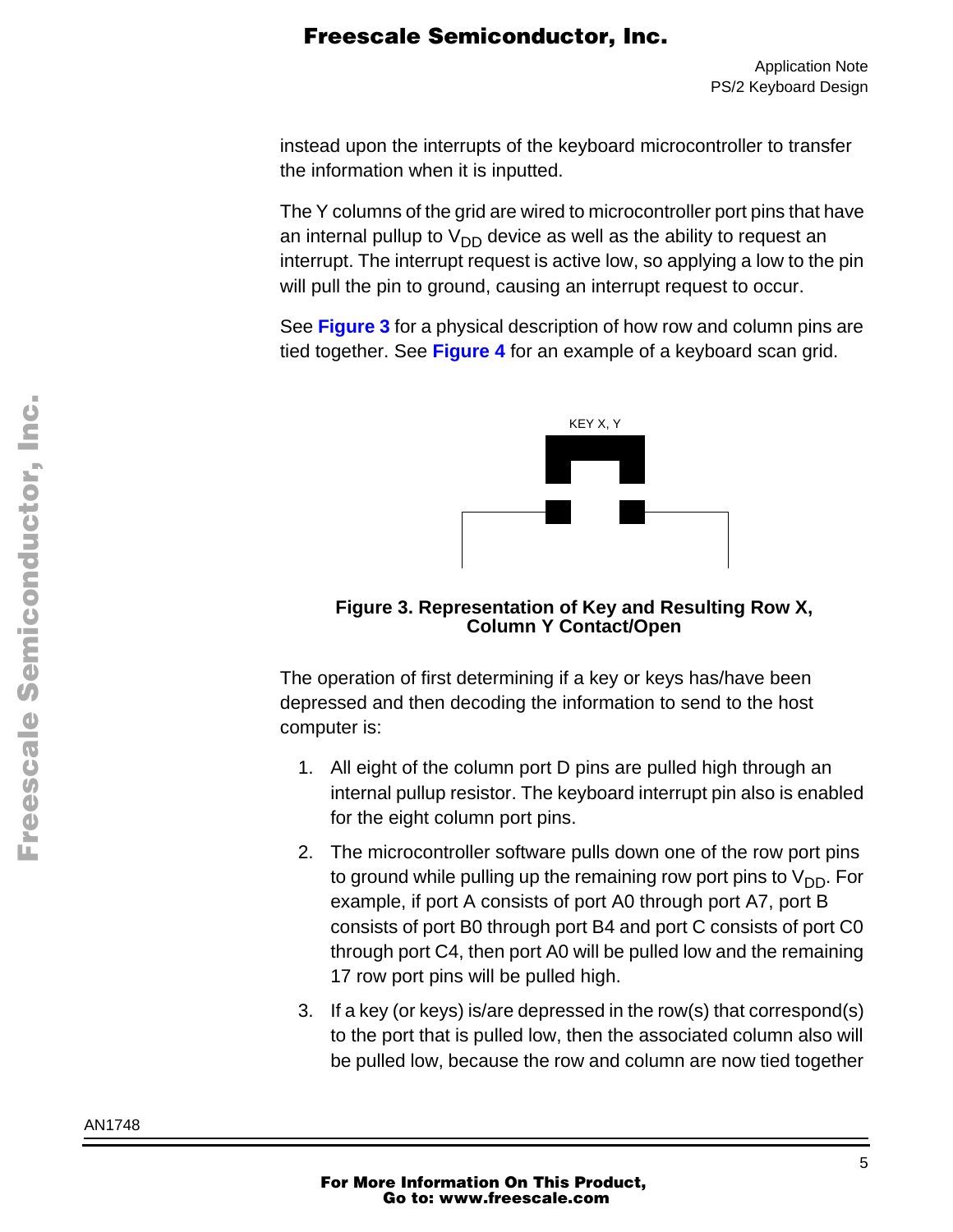electrically by the depressed key as in **[Figure 3](#page-4-0)**. This will cause a keyboard interrupt for that column port pin. If no port D pins are pulled low, that indicates that no key is depressed and the software will continue to scan.

- 4. If a port D pin is pulled low and, therefore, requests an interrupt, the software jumps to a subroutine that decodes the combination of the row and column pins sending the value corresponding to the x,y grid location to the host computer. Then the computer will output the character to the monitor.
- 5. The microcontroller software then pulls the next row low, port A1, and pulls the rest of the row pins high. The sequence continues until all the rows are pulled low through port C4. The process of alternately pulling all the row pins low takes approximately 12 ms. Once port C4 is pulled low, the process starts over at port A0, repeating the sequence.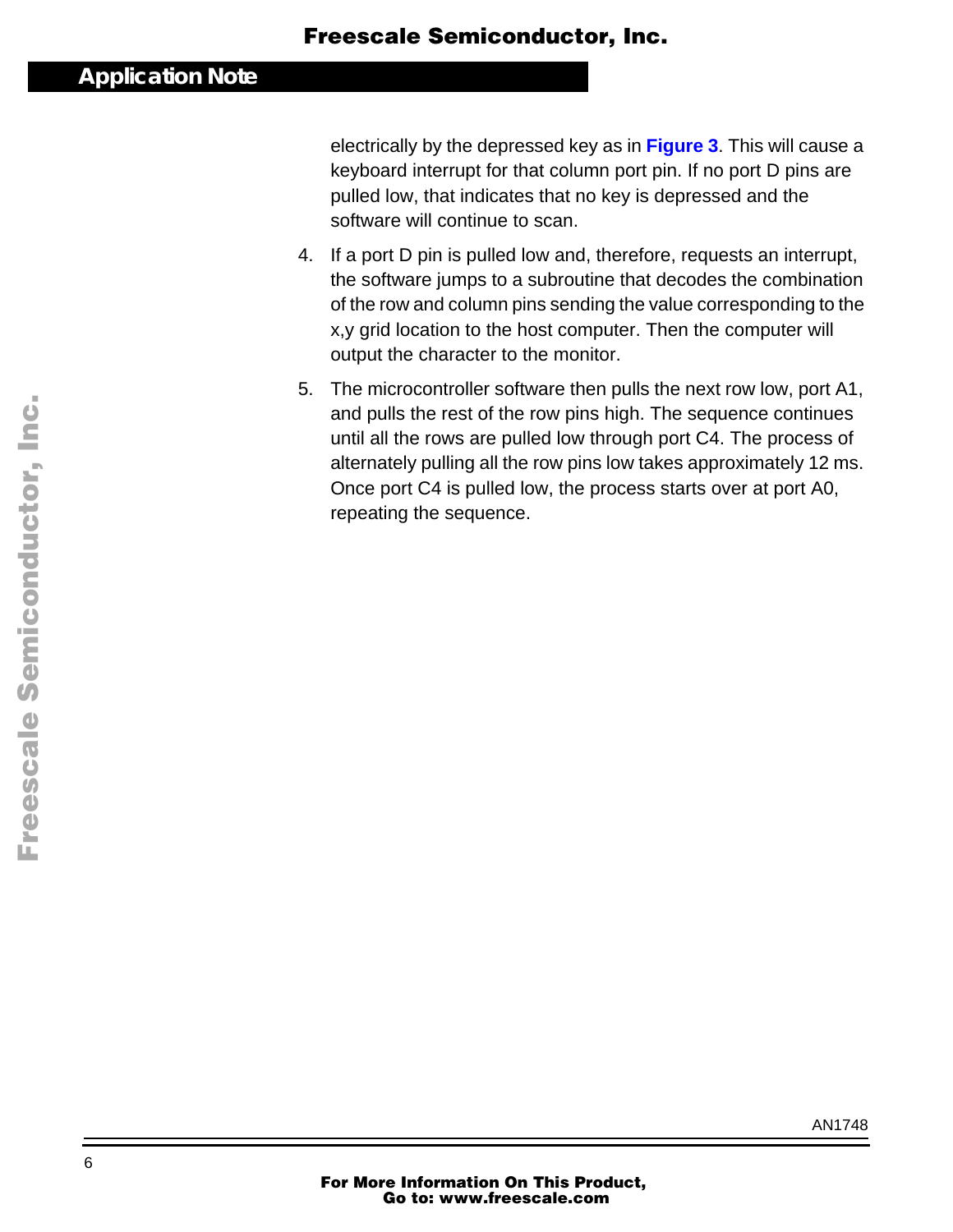Application Note PS/2 Keyboard Design

<span id="page-6-0"></span>

Notes:

(1) Microsoft® right Windows<sup>®</sup> logo key

(2) Microsoft left Windows logo key

(3) Microsoft Notepad logo key

#### **Figure 4. Keyboard Scan Grid**

Microsoft, the Microsoft logo, and the Windows logo are registered trademarks of the Microsoft Corporation.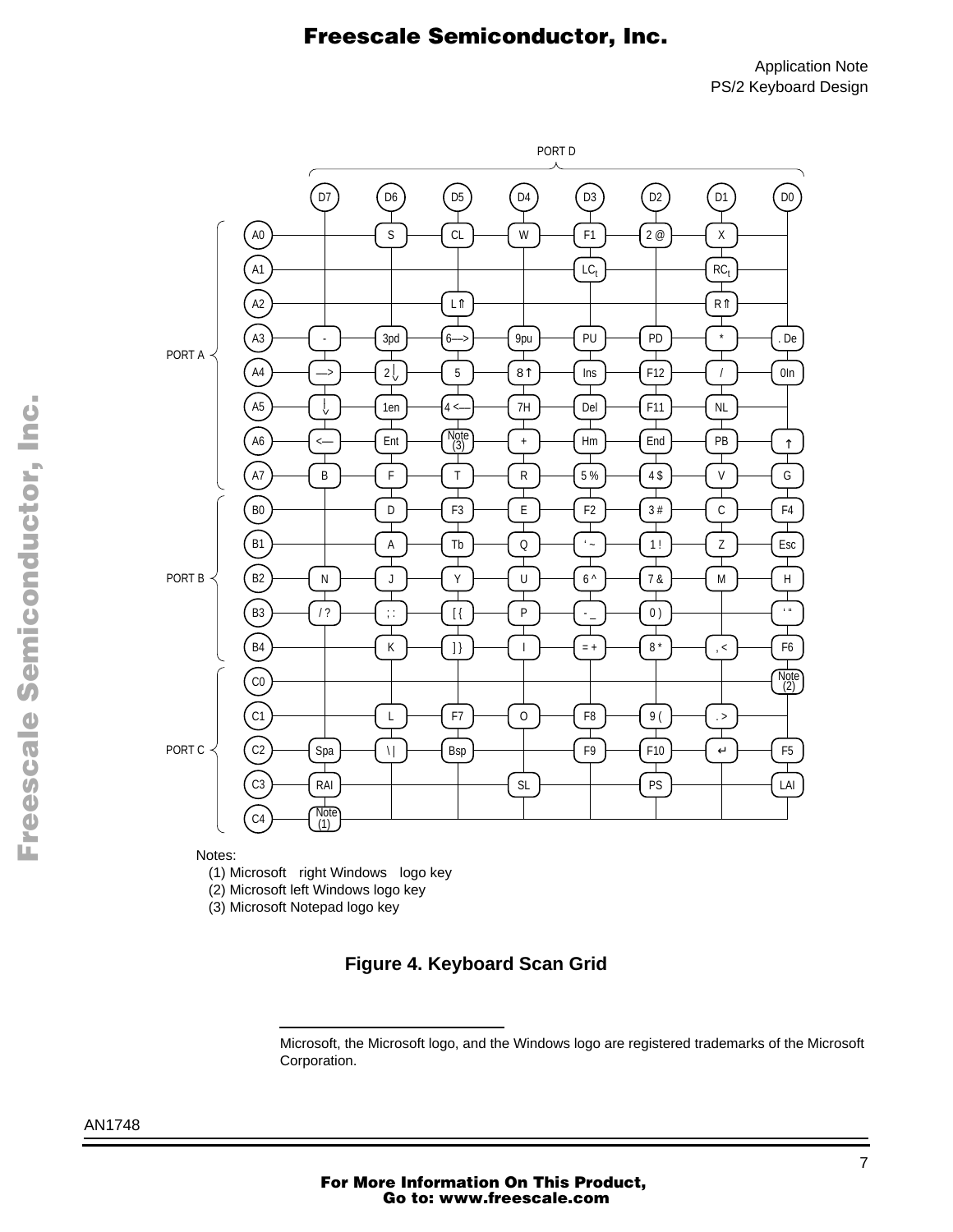### **Description of the MC68HC(9)08KH12**

The MC68HC(9)08KH12 is a member of the low-cost, high-performance 68HC08 Family of 8-bit microcontrollers. This device is a fully compliant USB 1.0 composite HUB microcontroller and is available in a 64-pin quad flat pack (QFP) plastic package.

Additional features of the MC68HC(9)08KH12 include:

- Five on-chip USB transceivers
- On-chip 3.3-volt regulator for USB transceivers
- 1 x 12-MHz upstream USB port
- 4 x 12-MHz/1.5-MHz downstream USB ports
- 1 x hub control endpoint with:
	- 8-byte transmit buffer
	- 8-byte receive buffer
- 1 x hub interrupt endpoint:
	- 1-byte transmit buffer
- 1 x device control endpoint:
	- 8-byte transmit buffer
	- 8-byte receive buffer
- Device interrupt endpoints:
	- 8-byte transmit buffer
- 384 bytes of RAM
- 12 Kbytes of FLASH memory with security
- 42 general-purpose input/output (I/O) ports, 29 of them with software configurable pullups
- 16-bit, 2-channel timer interface module
- 20-bit keyboard interrupt port
- Five LED (light emitting diode) direct drive port pins
- COP (computer operating properly) reset counter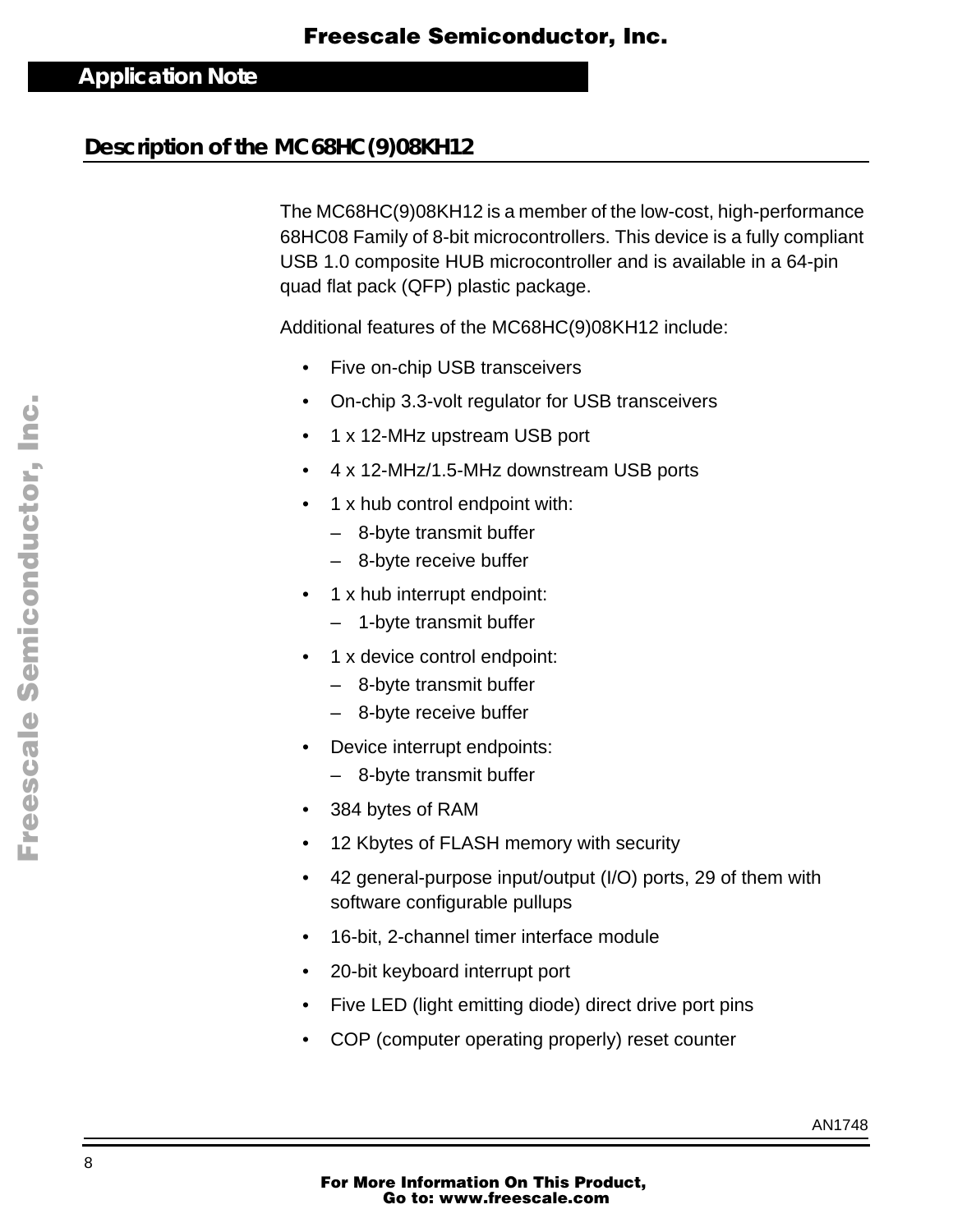### **Universal Serial Bus Module**

The MC68HC(9)08KH12 is designed to function as a compound device. An embedded, full-speed device is combined with a hub in the single USB module.

The hub is capable of performing these five basic properties controlled by the hardware or software:

- Connectivity behavior
- Power management
- Device connect/disconnect detection
- Bus fault detection and recovery
- Full/low-speed device support

For the embedded device submodule, three types of USB data transfer are supported:

- Control
- Interrupt
- Bulk, transmit only

The USB module is designed to be invisible to the end user. Simply plug in the USB peripheral and it is immediately active and available, living up to the "plug-n-play" promise.

The MC68HC(9)08KH12 differs from other Motorola USB microcontrollers in that it has hub functionality. The keyboard constructed with the MC68HC(9)08KH12 is capable of having up to four high/low-speed peripherals plugged into it.

The microcontroller performs the functions of hub controller as well as hub repeater, providing a path to the next USB device upstream and then eventually to the host through the root port.

More generally, the hub must support the USB functionality requirements.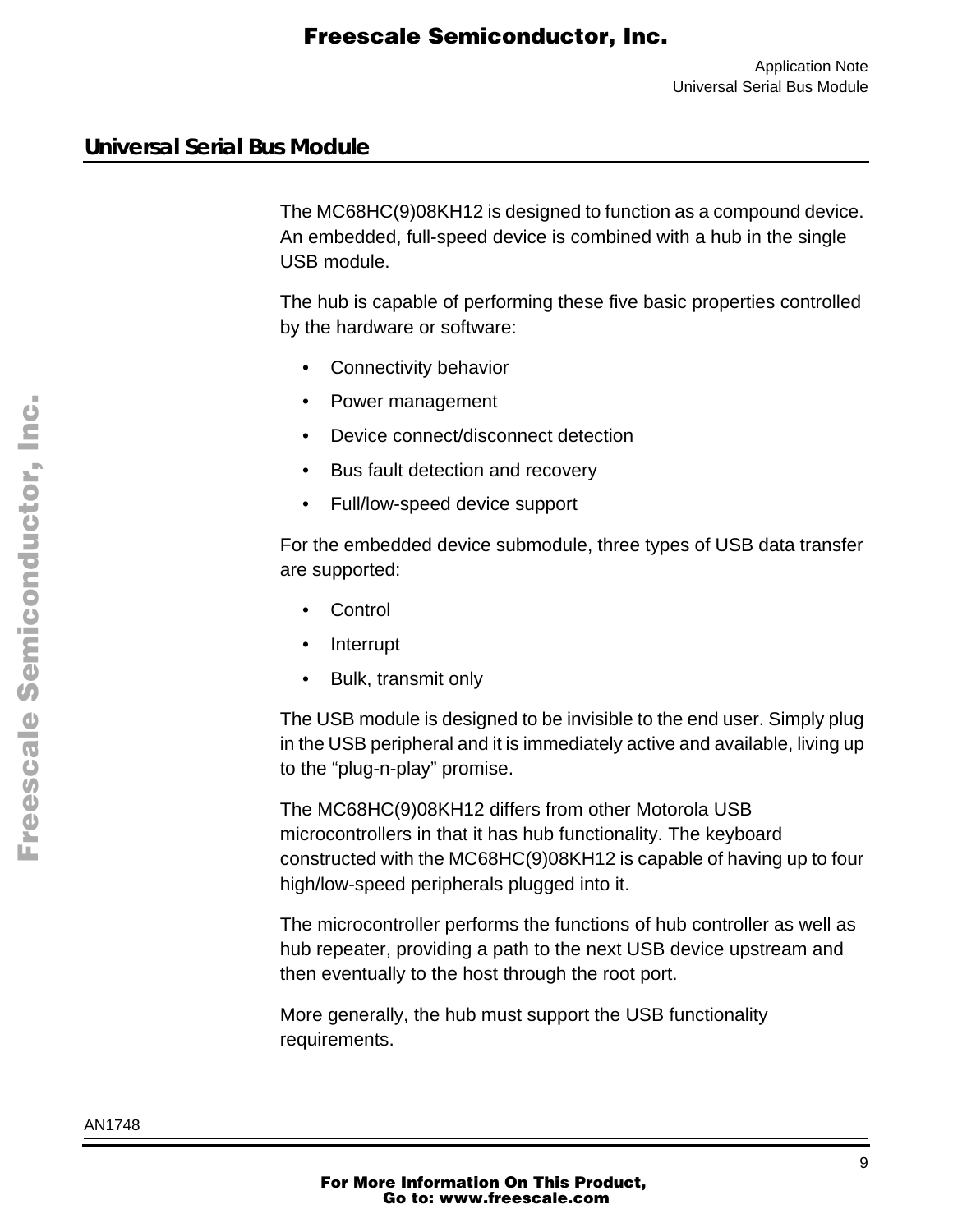Connectivity behavior of the hub varies, depending on whether it is propagating traffic or resuming signaling or simply going into an idle state. Power management involves the stopping or resuming of the power supply to the device, depending on the user requirements. These transitions conserve power consumption, making the device operation more efficient.

The recognition of device connect or disconnect is an important function of the hub controller. The connect detection occurs when a low- or highspeed device transitions the DMINUS or DPLUS line, respectively, high. Both the DPLUS and DMINUS pins, when in a disconnected state, are pulled low to ground through the 15-k $\Omega$  pulldown resistors. This signals the USB host that there is not a device attached to that node. To discern whether a high- or low-speed device has been attached to a node, the hub controller determines which signal line, DPLUS or DMINUS, is pulled up to the 3.3-volt USB operating voltage. If DPLUS is pulled up, it is a high-speed device; DMINUS being pulled up to 3.3 volts indicates that a low-speed device has been attached.

Because hubs are a main link in USB connectivity, it is essential that they have the ability to sense possible errors and prevent them from occurring, preserving the functionality of the connected network of USB devices.

The last aspect of hub functionality, full/low speed device support, allows the hub to be open for connectivity to any one of the numerous USB devices available to the end user, both full and low speed. This feature gives the hub maximum flexibility and usability.

The USB module contains an on-chip voltage regulator which is essential to providing a 3.3-volt signal to the USB transceiver pins. The on-board voltage regulator transitions the 5-volt  $V_{DD}$  signal to the required 3.3-volt USB transceiver voltage, eliminating the need for an external voltage regulator.

The on-chip design eliminates the sensitivity to noise that is existent in the USB device and virtually guarantees that the transceiver signals will always be compliant to the  $3.3 \pm 0.3$ -volt USB specification.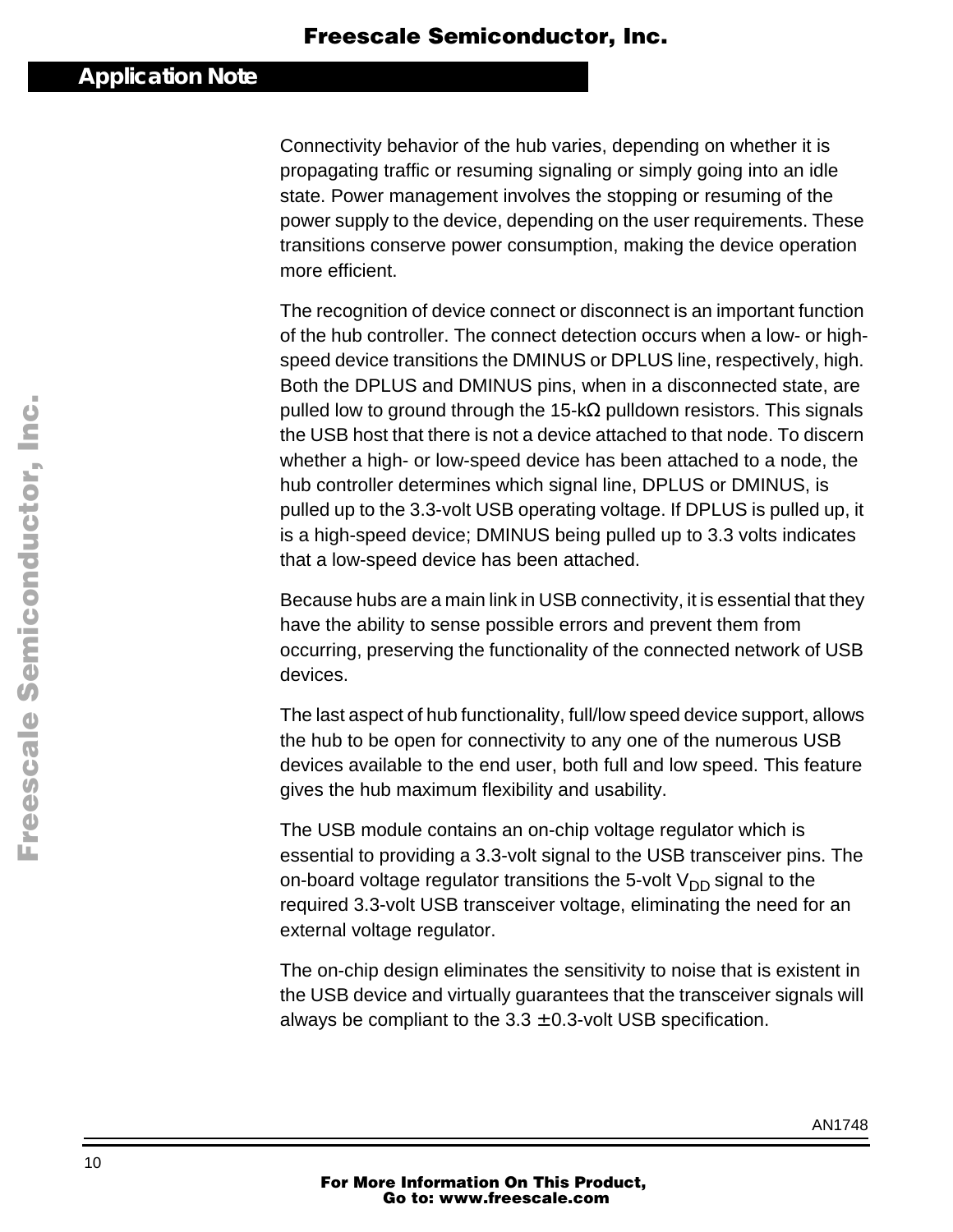Other microcontrollers on the market today do not have an on-chip regulator. Instead, they rely upon a divide down resistor or an external voltage regulator. The divide down resistor approach is flawed and opens up the USB device manufacturer to noise sensitivity issues and the real possibility of violating the USB specification of  $3.3 \pm 0.3$  volts being supplied to the USB transceiver.



**Figure 5. Voltage Divide Down Resistor Circuit Example**

An example of how the divide down resistor configuration can fail, yielding an operating range of 2.83 to 3.79 volts, even though resistors with ranges of 5% in accuracy are used, is this:

Using the equation for deriving the resulting voltage using divide down resistors:

$$
V = (R1 / (R1 + R2)) \times V_{DD}
$$

**NOTE:**  $V_{DD}$  being supplied to the microcontroller is assumed to be in the range of 4.4 to 5.5 volts DC.

> Exceeding the specification on the high side assuming 5% accurate resistors:

> > V = (15750 Ω / (15750 Ω + 7125 Ω)) x 5.5 volts

 $V = 3.79$  volts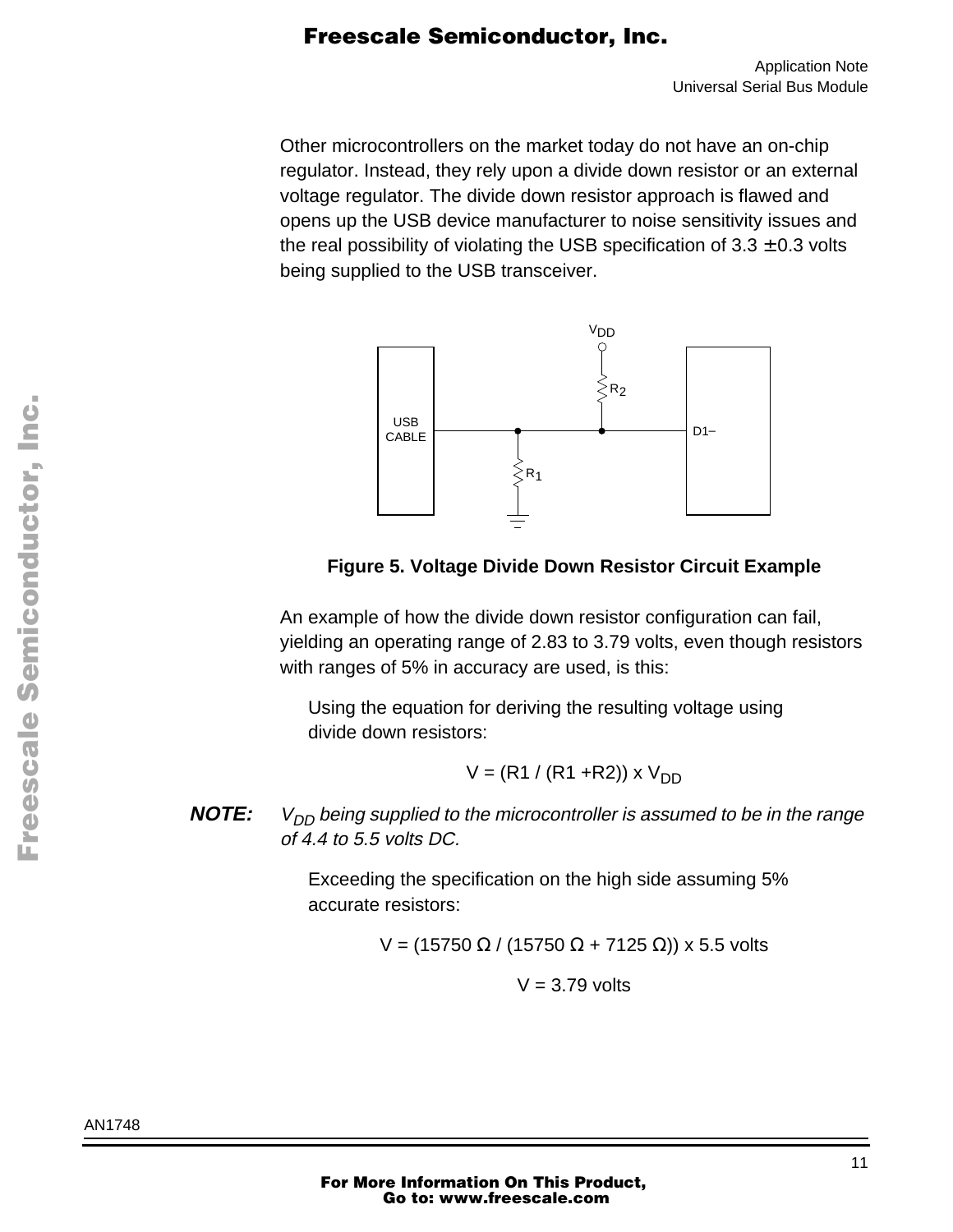Exceeding the specification on the low side, again assuming 5% accurate resistors:

V = (14250 Ω / (14250 Ω + 7875 Ω)) x 4.4 volts

 $V = 2.83$  volts

Both of these possible outcomes of the voltage divide down via the resistors results in a violation of the USB specification. Using high precision resistors can lower the chance of exceeding the specification, but the additional cost, which can be a significant percentage of the microcontroller cost, does not make this a reliable or cost-effective solution. Utilizing an external voltage regulator also adds a large cost to the application, since it can be a large percentage of the semiconductor selling price.

The integrated voltage regulator of the MC68HC(9)08KH12 yields the most robust performance, matched only by its highly competitive cost.

# **Port Pins**

The MC68HC(9)08KH12 port pin design allows the user a wide variety of possible configurations. **Table 1** lists some of the possible configurations using the 42 port pins.

|          | <b>Software</b><br>Configurable<br><b>Pullups</b> | <b>External</b><br>Interrupt | <b>LED</b><br><b>Direct</b><br><b>Drive</b> | <b>Optical</b><br><b>Interface</b> | Number of<br>Pins / Port | <b>Comments</b>                                            |
|----------|---------------------------------------------------|------------------------------|---------------------------------------------|------------------------------------|--------------------------|------------------------------------------------------------|
| Port A   | X                                                 |                              |                                             |                                    | 8                        | General-purpose I/O (GP I/O)                               |
| Port B   | x                                                 |                              |                                             |                                    | 8                        | GP I/O                                                     |
| Port C   | X                                                 |                              | X                                           |                                    | 5                        | LED drive, GP I/O                                          |
| Port D   |                                                   | X                            |                                             |                                    | 8                        | Keyboard interrupt, GP I/O                                 |
| * Port E |                                                   | $X(4 \text{ pins})$          |                                             | $X(4 \text{ pins})$                | $\overline{5}$           | Interface for optical mouse,<br>keyboard interrupt, GP I/O |
| Port F   | x                                                 | X                            |                                             |                                    | 8                        | Keyboard interrupt, GP I/O                                 |

**Table 1. Listing of MC68HC(9)08KH12 Port Pin Features**

\* Note:

Port E4 is a general-purpose I/O pin only.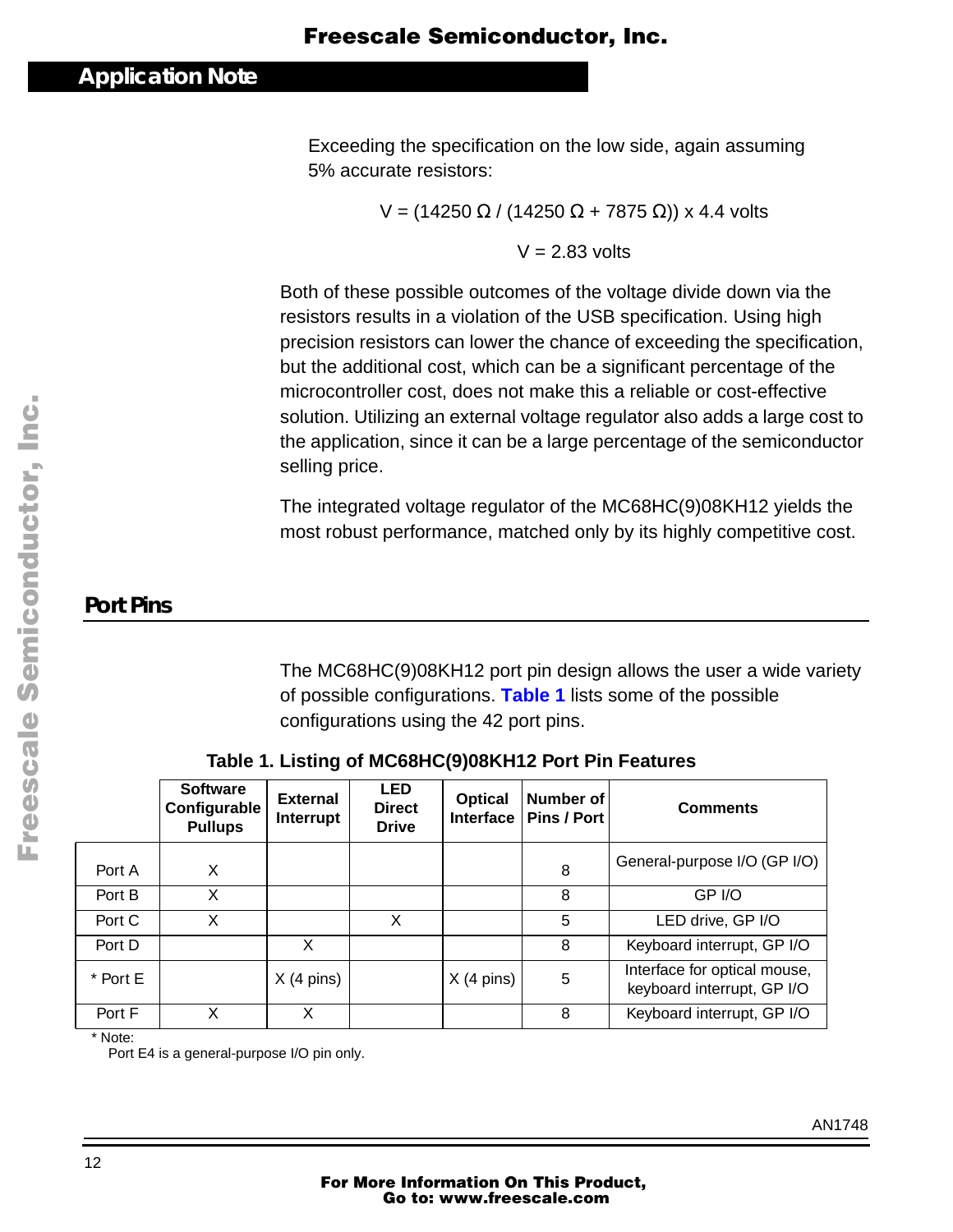All ports can function as bidirectional, general-purpose I/O pins. Ports A, B, C, and F have software configurable pullups. Port C has the capability to drive LEDs with 3-mA source and up to 10-mA current sink capability. Ports D, E, and F are configurable to act as external interrupt pins. Port pins E0–E3 have the capability of being configured to support an optical interface which can be useful for an optical mouse application. As mentioned previously, the typical keyboard uses eight port pins for columns and 18 port pins for rows to generate the keyboard grid. This configuration leaves 16 port pins available for applications decided by the user. The versatility of the port pin configuration allows the user a wide range of options in which to use the available port pins for added peripheral functionality.

### **FLASH Memory**

Unlike other USB chips available in the marketplace, the MC68HC(9)08KH12 has an embedded FLASH memory array. The 12 Kbytes of FLASH memory allow for lower cost application development as well as easy in-circuit reprogramming to correct bugs or update code that may exist in the application. The FLASH memory can be read, programmed, and erased using a single external supply and an on-board charge pump. The FLASH memory also has the Motorola security feature which discourages others from accessing the application code unless authorized by the code developers.

Additional features include a block protect register that will prevent accidental overwrite or erase of programmed memory and a FLASH control register that allows the user to specify whether a block, a page, or the entire array can be erased.

There are also charge pump clock frequency select bits, a high-voltage enable bit, and program/erase bits. (See **[Figure 6](#page-13-0)**.) The internal charge pump is designed to operate at the greatest efficiency in the frequency range between 2 and 3 MHz.

Because the internal bus frequency is 1.5 MHz for the MC68HC(9)08KH12 and there is no PLL (phase-locked loop) attached to the charge pump, the charge pump must operate at 1.5 MHz  $\pm$  10%.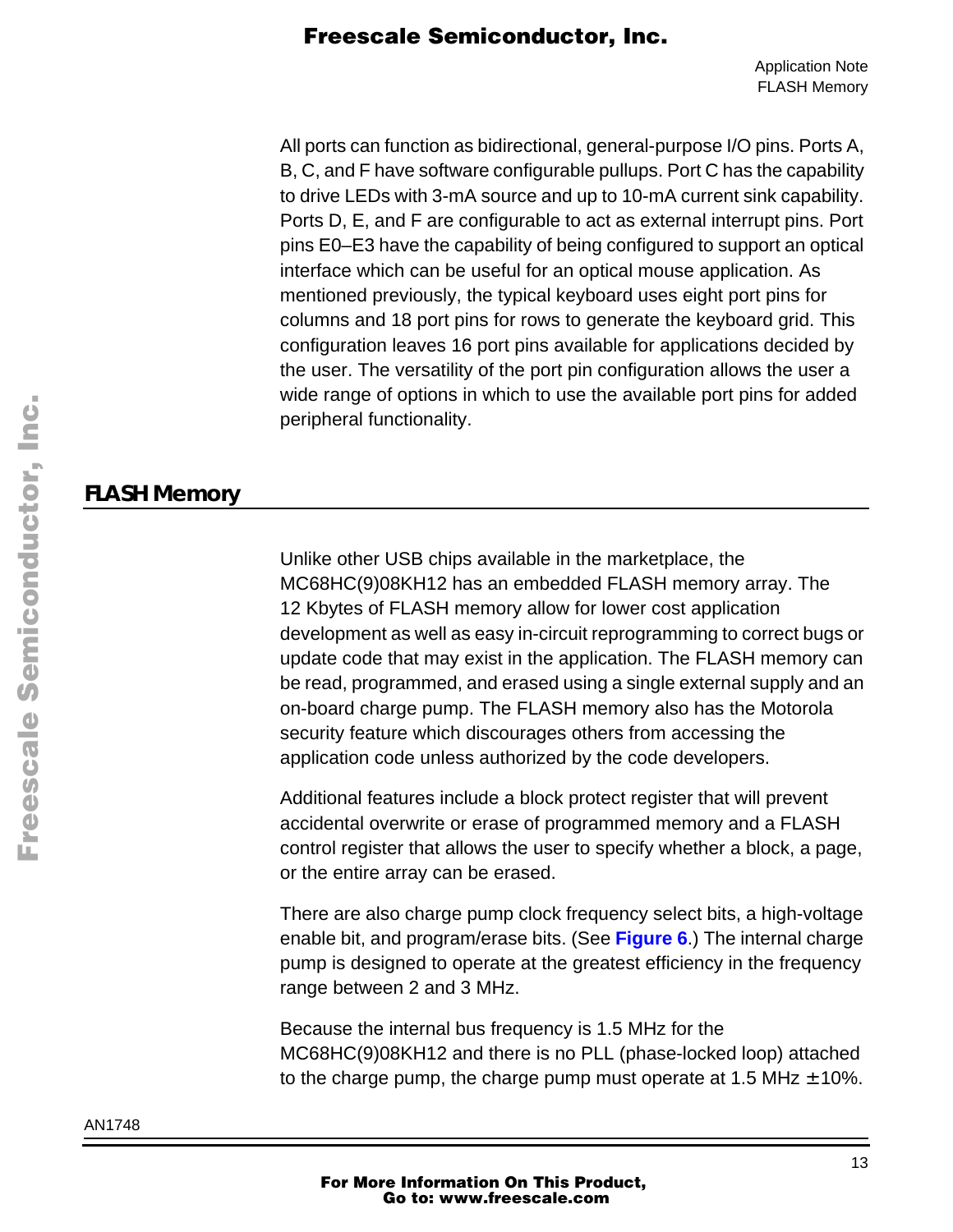### <span id="page-13-0"></span>**Application Note**

Because of the small size of the array, this will not pose problems for programming or erasing, but may slow the process marginally.



#### **Figure 6. Contents of FLASH Control Register (FLCR)**

FDIV1 — Frequency Divide Control Bit

This read/write bit together with FDIV0 selects the factor by which the charge pump clock is divided from the system clock.

#### FDIV0 — Frequency Divide Control Bit

This read/write bit together with FDIV1 selects the factor by which the charge pump clock is divided from the system clock.

#### BLK1 — Block Erase Control Bit

This read/write bit together with BLK0 allows erasing of blocks of varying size.

#### BLK0 — Block Erase Control Bit

This read/write bit together with BLK1 allows erasing of blocks of varying size.

HVEN — High-Voltage Enable Bit

This read/write bit enables the charge pump to drive high voltages for program and erase operations in the array. HVEN can be set only if either  $PGM = 1$  or  $ERASE = 1$  and the proper sequence for program/margin read or erase is followed.

- 1 = High voltage enabled to array and charge pump on
- $0 =$  High voltage disabled to array and charge pump off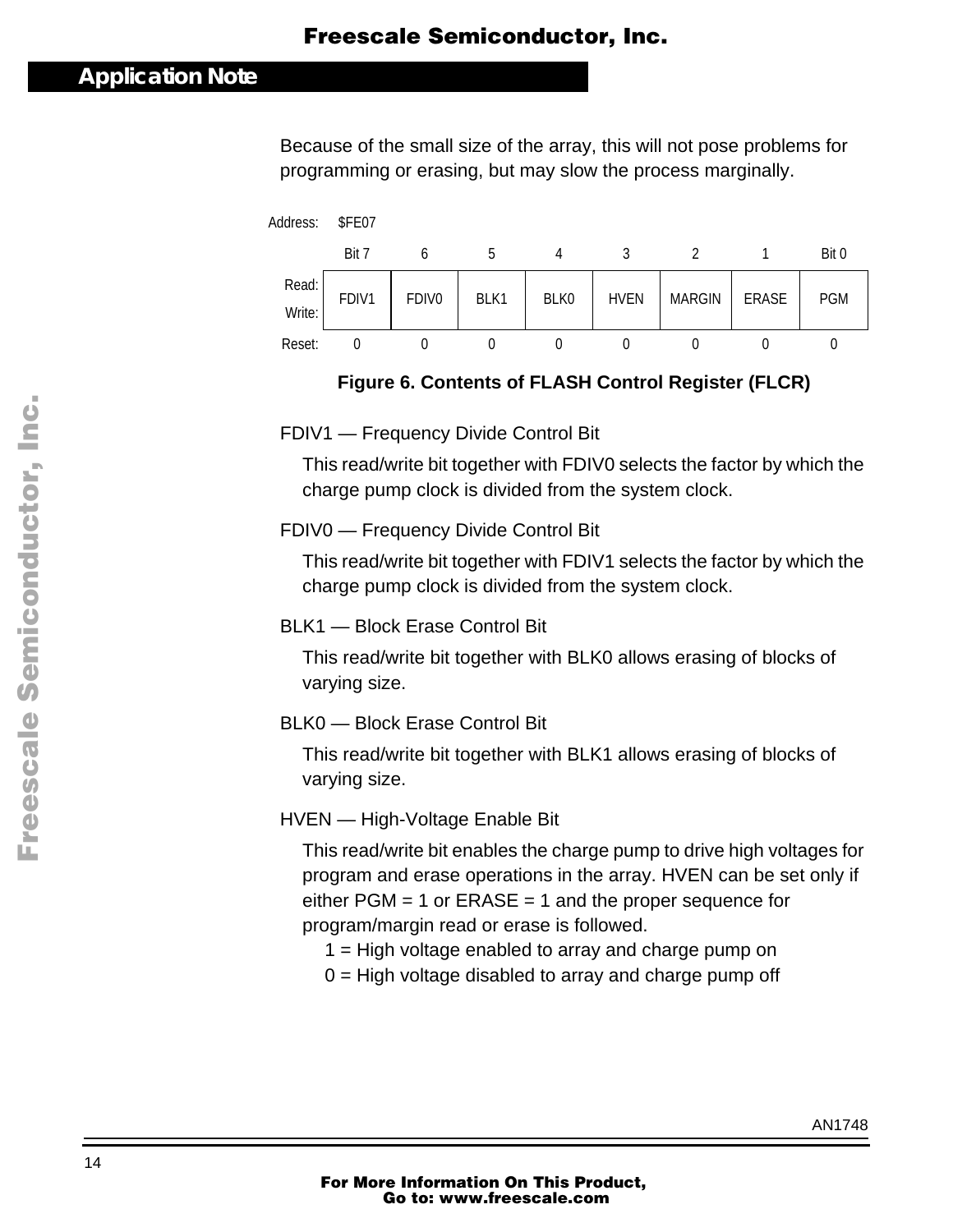|                          | <b>MARGIN</b> — Margin Read Control Bit                                                                                                                                                                                                                                       |  |  |
|--------------------------|-------------------------------------------------------------------------------------------------------------------------------------------------------------------------------------------------------------------------------------------------------------------------------|--|--|
|                          | This read/write bit configures the memory for margin read operation.<br>MARGIN cannot be set if $HVEN = 1$ . MARGIN will return to unset (0)<br>automatically if asserted when $HVEN = 1$ .<br>$1 =$ Margin read operation selected<br>$0 =$ Margin read operation unselected |  |  |
|                          | <b>ERASE</b> - Erase Control Bit                                                                                                                                                                                                                                              |  |  |
|                          | This read/write bit configures the memory for erase operation.<br>ERASE is interlocked with the PGM bit such that both bits cannot be<br>set at the same time.<br>$1 =$ Erase operation selected<br>$0 =$ Erase operation unselected                                          |  |  |
|                          | PGM — Program Control Bit                                                                                                                                                                                                                                                     |  |  |
|                          | This read/write bit configures the memory for program operation.<br>PGM is interlocked with the ERASE bit such that both bits cannot be<br>set at the same time.<br>$1 = Program operation selected$<br>$0 = Program operation$ unselected                                    |  |  |
| <b>Erasing the FLASH</b> | Use this procedure to erase a block of FLASH memory:                                                                                                                                                                                                                          |  |  |
| Array                    | 1. Set the ERASE bit, the BLK0, BLK1, FDIV0, and FDIV1 bits in the<br>FLASH control register. See Table 2 for block sizes and Table 3<br>for charge pump clock frequency settings.                                                                                            |  |  |
|                          | 2. Ensure that the target portion of the array is unprotected by<br>reading the block protect register, address \$FF8D.                                                                                                                                                       |  |  |
|                          | Write to any FLASH address with any data within the block<br>3.<br>address range desired.                                                                                                                                                                                     |  |  |
|                          | 4. Set the HVEN bit.                                                                                                                                                                                                                                                          |  |  |
|                          | 5. Wait for a time, $t_{ERASE}$ .                                                                                                                                                                                                                                             |  |  |
|                          | 6. Clear the HVEN bit.                                                                                                                                                                                                                                                        |  |  |
|                          | Wait for a time, $t_{\text{KILL}}$ , for the high voltages to dissipate.<br>7.                                                                                                                                                                                                |  |  |
|                          | Clear the ERASE bit.<br>8.                                                                                                                                                                                                                                                    |  |  |
|                          | After a time, $t_{\text{HVD}}$ , the memory can be accessed in read mode<br>9.<br>again.                                                                                                                                                                                      |  |  |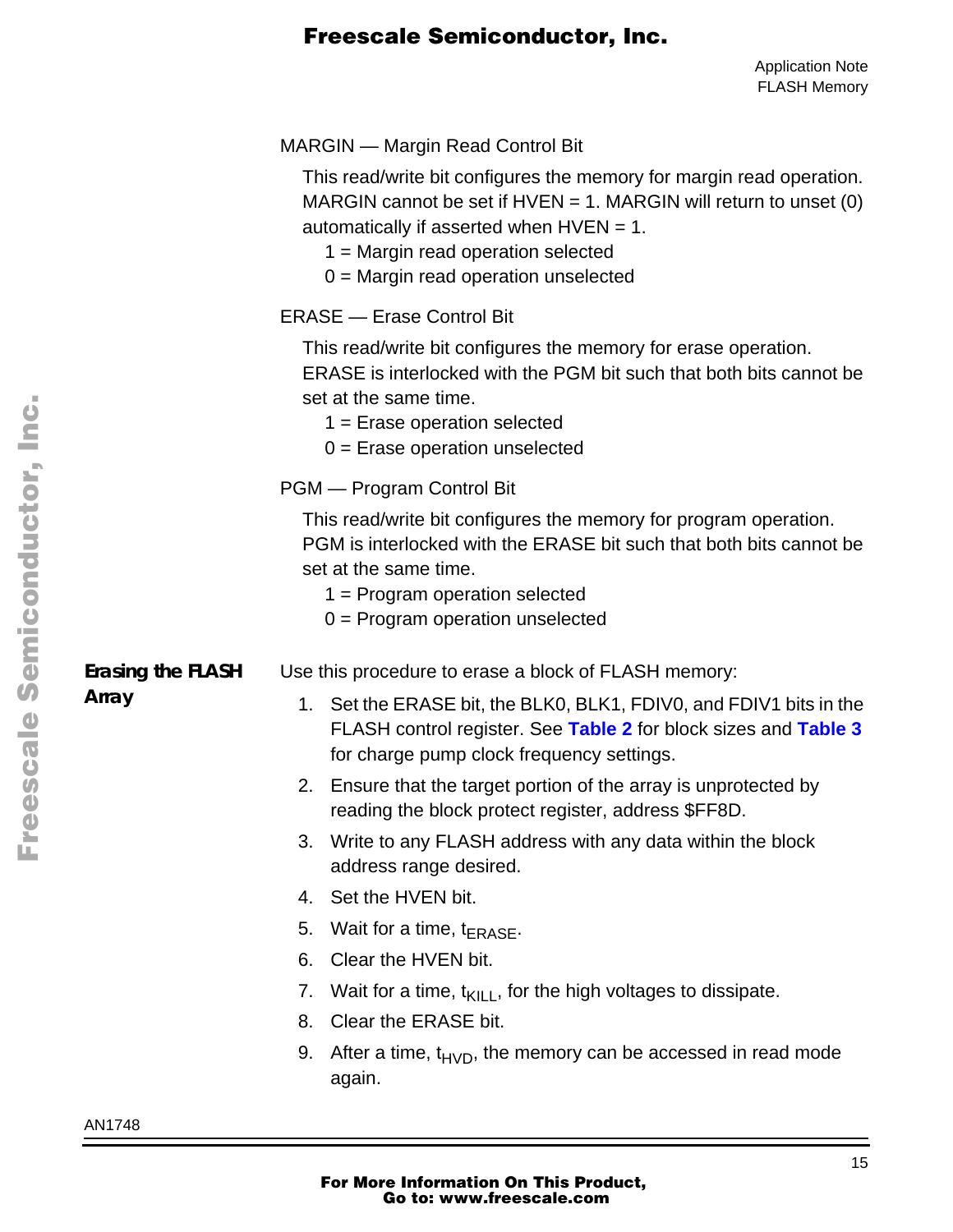### <span id="page-15-0"></span>**Application Note**

While these operations must be performed in the order shown, other unrelated operations may occur between the steps.

| BLK <sub>1</sub> | <b>BLK0</b> | <b>Block Size</b>           |  |  |
|------------------|-------------|-----------------------------|--|--|
|                  |             | Full array: 12 Kbytes       |  |  |
|                  |             | Half array: 6 Kbytes        |  |  |
|                  |             | Eight rows: 256 bytes       |  |  |
|                  |             | Single row (page): 32 bytes |  |  |

#### **Table 2. FLASH Erase Block Sizes**

#### **Table 3. Charge Pump Clock Frequency Select**

| <b>FDIV1</b> | <b>FDIVO</b> | <b>Pump Clock Frequency</b> |  |  |
|--------------|--------------|-----------------------------|--|--|
|              |              | Bus frequency $\div$ 1      |  |  |
|              |              | Bus frequency $\div 2$      |  |  |
|              |              | Bus frequency $\div 2$      |  |  |
|              |              | Bus frequency $\div$ 4      |  |  |

### **Programming the FLASH Array**

Programming of the FLASH memory is done on a page basis. A page consists of eight consecutive bytes starting from address \$XXX0 or \$XXX8.

The purpose of the margin read mode is to ensure that data has been programmed with sufficient margin for long-term data retention. While performing a margin read, the operation is the same as for ordinary read mode except that a built-in counter stretches the data access for an additional eight cycles to allow sensing of the lower cell current. Margin read mode imposes a more stringent read condition on the bitcell to ensure the bitcell is programmed with enough margin for long-term data retention. During these eight cycles, the COP counter continues to run. The user must account for these extra cycles within COP feed loops. A margin read cycle can follow a page programming operation only.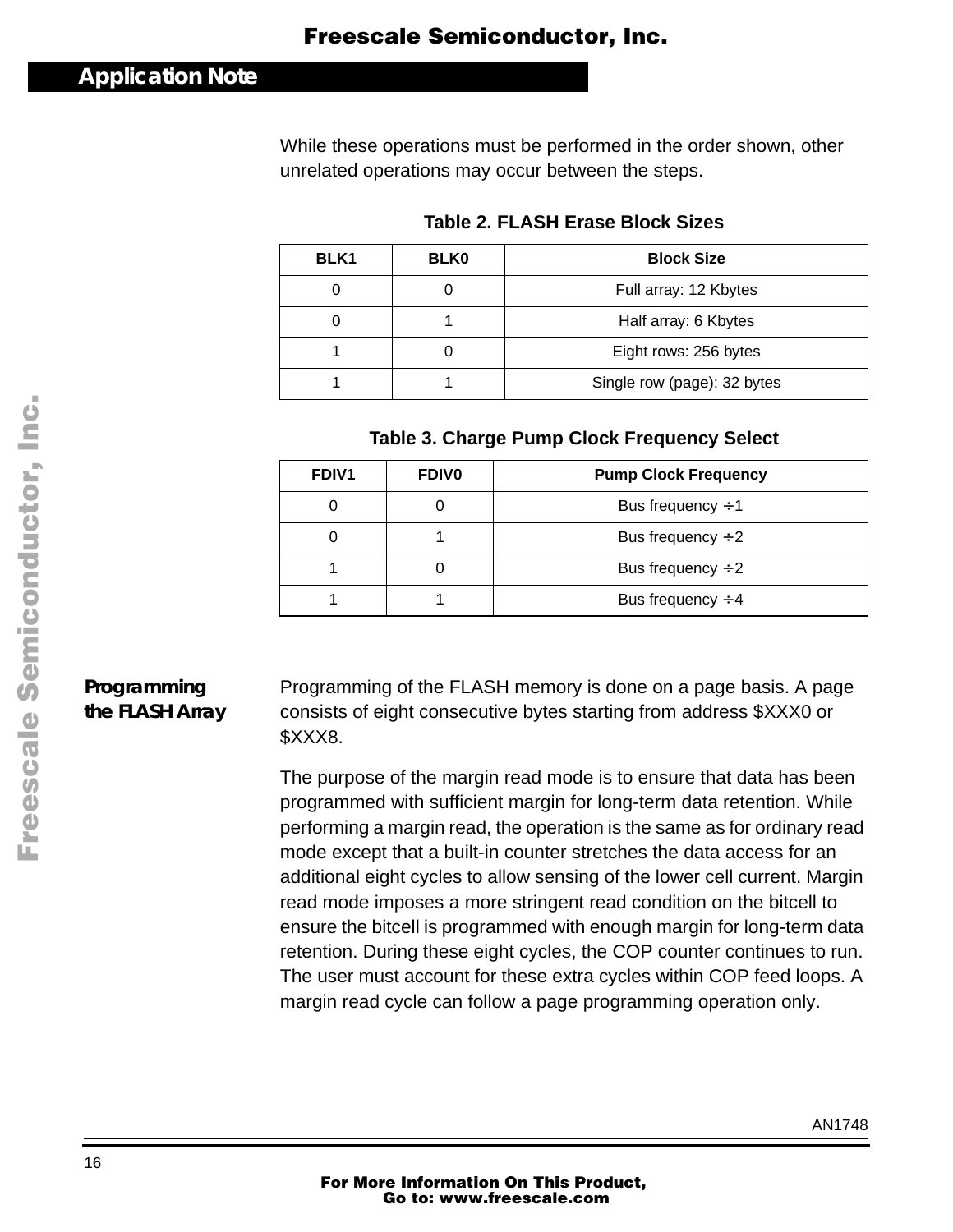To program and margin read the FLASH memory, use this algorithm:

- 1. Set the PGM bit. This configures the memory for program operation and enables the latching of address and data for programming.
- 2. Read from the block protect register.
- 3. Write data to the eight bytes of the page being programmed. This requires eight separate write operations.
- 4. Set the HVEN bit.
- 5. Wait for a time,  $t_{PROG}$ .
- 6. Clear the HVEN bit.
- 7. Wait for a time,  $t_{H\setminus T\setminus L}$ .
- 8. Set the MARGIN bit.
- 9. Wait for a time,  $t_{\sqrt{TP}}$ .
- 10. Clear the PGM bit.
- 11. Wait for a time,  $t_{HVD}$ .
- 12. Read back data in margin read mode. This is done in eight separate read operations which are each stretched by eight cycles.
- 13. Clear the MARGIN bit.

See **[Figure 7](#page-17-0)** for a flowchart describing the smart programming algorithm. The assumptions made for the page program/margin read procedure are that the page to be programmed is already erased.

This program/margin read sequence is repeated throughout the memory until all data is programmed. For minimum overall programming time and least program disturb effect, the smart programming algorithm must be followed. The associated specification limits of the parameters listed in the program and erase routines are listed in **[Table 4](#page-18-0)**.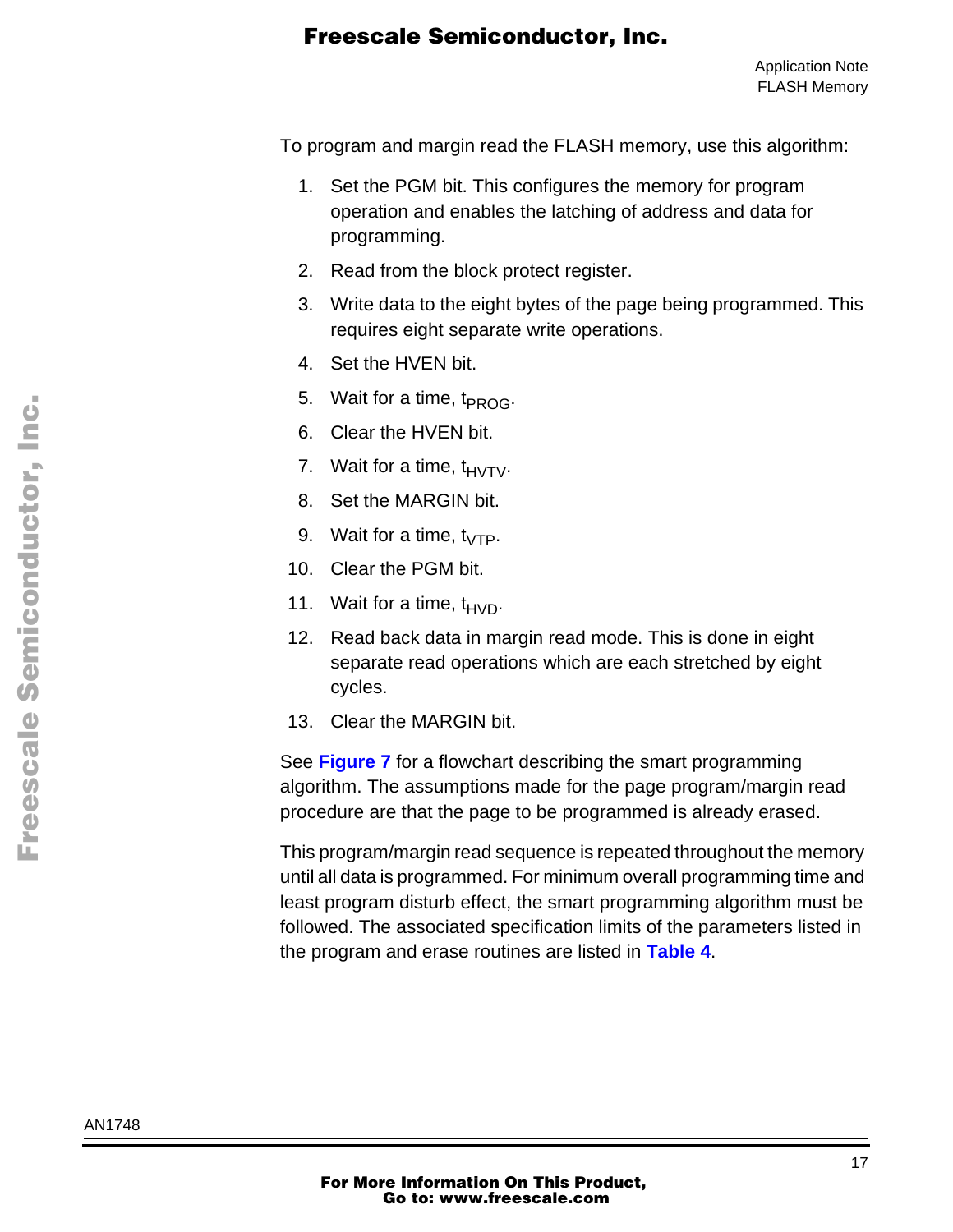### <span id="page-17-0"></span>**Application Note**



**Figure 7. Smart Programming Algorithm for FLASH Memory**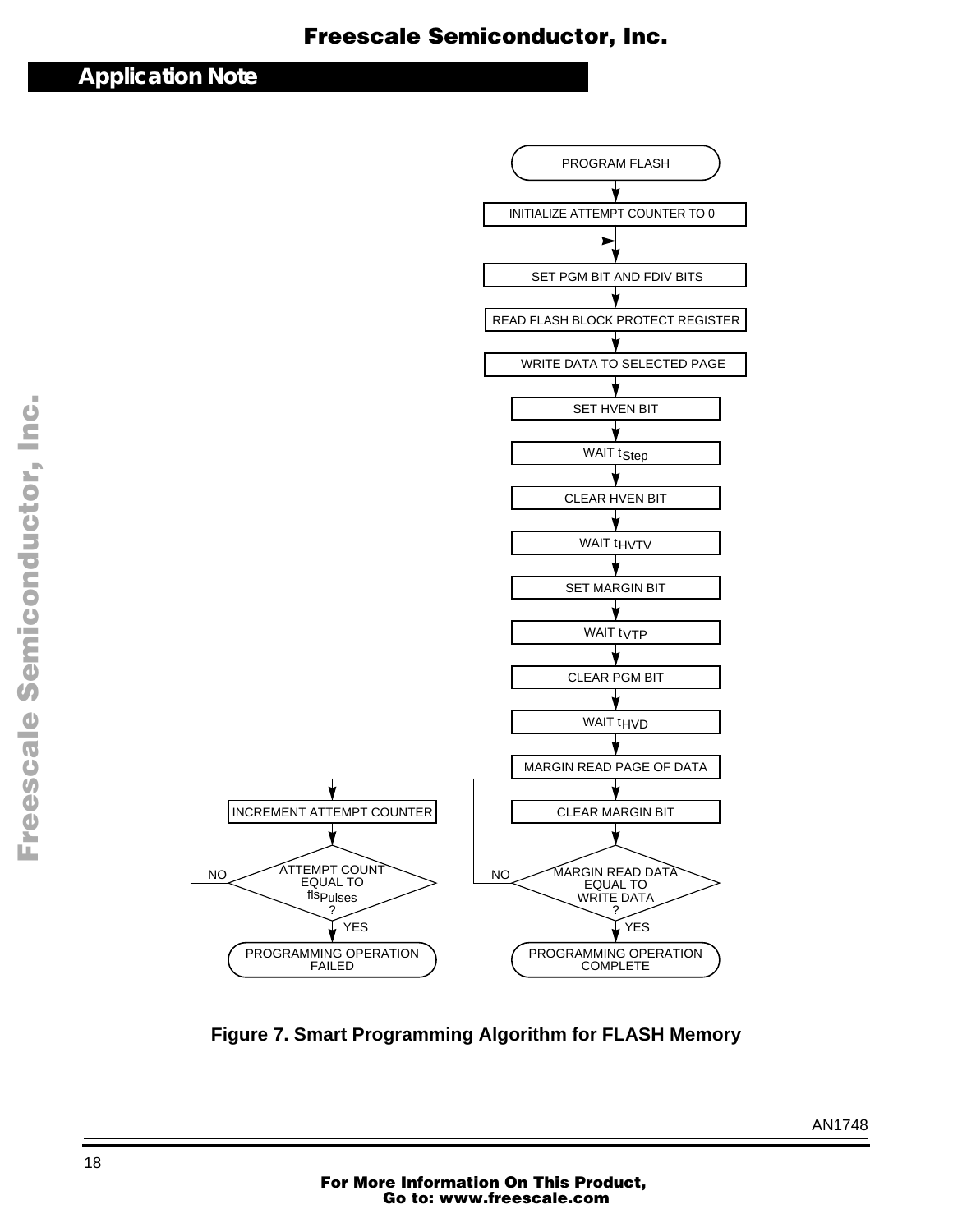<span id="page-18-0"></span>

| <b>Characteristic</b>                       | <b>Symbol/Description</b>   | Min  | <b>Max</b> | <b>Units</b>         |
|---------------------------------------------|-----------------------------|------|------------|----------------------|
| FLASH pages per row                         |                             | 8    | 8          | Pages                |
| FLASH bytes per page                        |                             | 8    | 8          | <b>Bytes</b>         |
| FLASH read bus clock frequency              | $t_{\text{Read}}^{(1)}$     | 32 k | 8.4 M      | Hz                   |
| FLASH charge pump clock frequency           | $t_{\text{Pump}}^{(2)}$     | 1.8  | 2.3        | <b>MHz</b>           |
| FLASH block/bulk erase time                 | t <sub>Erase</sub>          | 100  |            | ms                   |
| FLASH high voltage kill time                | $t_{\text{Kill}}$           | 200  |            | μs                   |
| FLASH return to read time                   | $t_{HVD}$                   | 50   |            | μs                   |
| FLASH page program time                     | $fls_{Pulses}(3)$           |      | 30         | <b>Pulses</b>        |
| FLASH page program step size                | $t_{Step}$ <sup>(4)</sup>   | 1.0  | 1.2        | ms                   |
| FLASH HVEN low to margin high time          | t <sub>HVTV</sub>           | 50   |            | μs                   |
| FLASH margin high to PGM low time           | $t_{VTP}$                   | 150  |            | $\mu s$              |
| FLASH return to read after margin read time | $t_{\text{Recovery}}^{(5)}$ | 500  |            | Dummy<br>read cycles |
| FLASH row erase endurance <sup>(6)</sup>    |                             | 100  |            | Cycles               |
| FLASH row program endurance <sup>(7)</sup>  |                             | 100  |            | Cycles               |
| FLASH data retention time <sup>(8)</sup>    |                             | 10   |            | Years                |

#### **Table 4. Specification Limits for the Program/Erase Parameters**

Notes:

- 1.  $t_{\text{Read}}$  is defined as the frequency range for which the FLASH memory can be read.
- 2.  $t_{Pump}$  is defined as the charge pump frequency required for program, erase, and margin read operations.
- 3. fls<sub>Pulses</sub> is defined as the number of pulses used during FLASH programming required by the smart program algorithm.
- 4. t<sub>Step</sub> is defined as the amount of time during one page program cycle that HVEN is held high.
- 5. t<sub>Recovery</sub> is defined as the minimum number of dummy reads of any FLASH location before accurate data is read from the memory after margin read mode is used.
- 6. The minimum row erase endurance value specifies each row of the FLASH memory is guaranteed to work for at least this many erase cycles.
- 7. The minimum row program endurance value specifies each row of the FLASH memory is guaranteed to work for at least this many program cycles.
- 8. The FLASH is guaranteed to retain data over the entire specified temperature range for at least the minimum time specified.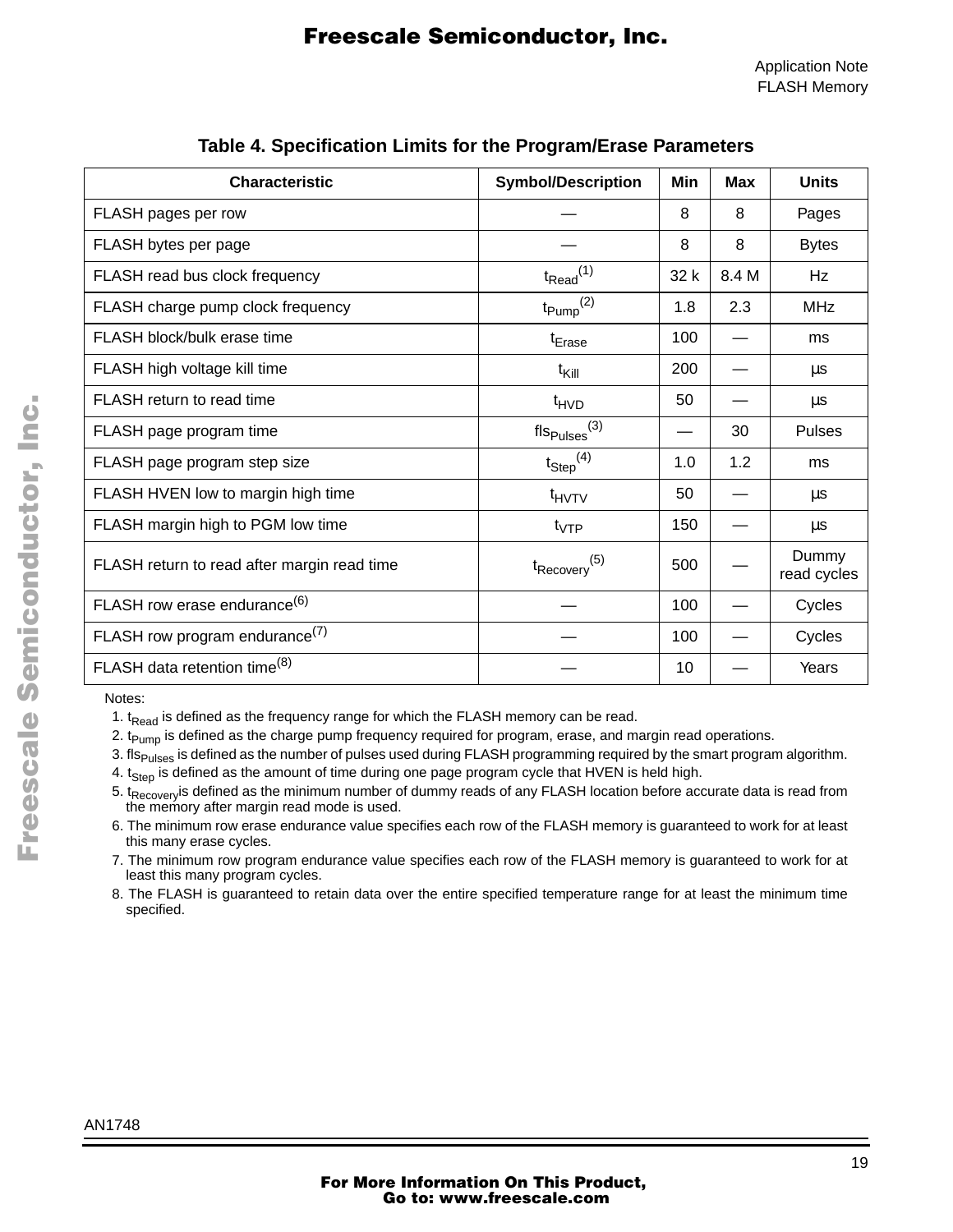### **USB Keyboard Hub Design Using the MC68HC(9)08KH12**

The keyboard hub design using the MC68HC(9)08KH12 is displayed in **[Figure 8](#page-21-0)**. As can be seen, the clock circuit is constructed using a total of seven external components, five for the crystal oscillator and two for the PLL.

The crystal oscillator is connected in the standard Pierce oscillator configuration. The oscillator components include:

- Fixed capacitor,  $C_1$
- Tuning capacitor, C<sub>2</sub>
- Feedback resistor,  $R_B$
- Optional series resistor, R<sub>S</sub>
- Crystal,  $X_1$

The values for these components are dependent upon the crystal manufacturers' specifications.

 $R<sub>S</sub>$  is drawn to match the Pierce oscillator requirements, but may be removed depending upon the clock frequency. At higher frequencies, the value of  $R<sub>S</sub>$  may be 0 or shorted. A low-cost, 6-MHz crystal provides the clock to the MC68HC(9)08KH12. The PLL is present in the chip design so that the 48-MHz and 12-MHz clock frequencies can be provided to the USB module, supporting the high-speed USB requirements of the upstream port and the potential high-speed peripherals connected to the four downstream ports.

The keyboard scan matrix, as described earlier for the PS2 type keyboard design, occupies 26 of the port pins. The keyboard LEDs for Num Lock, Caps Lock, and Scroll Lock utilize three of the port C pins, which are capable of sinking up to 10 mA of LED drive current.

The one upstream port, which is composed of  $V_{\text{DDREGOUT}}$ , DPLUS0, and DMINUS0, is configured with DPLUS0 pulled up to the 3.3-volt signal, provided from  $V_{\text{DDREGOUT}}$  by a 1.5-k $\Omega$  resistor, are also wired to the upstream USB connector which provides the path back to the host for the downstream ports.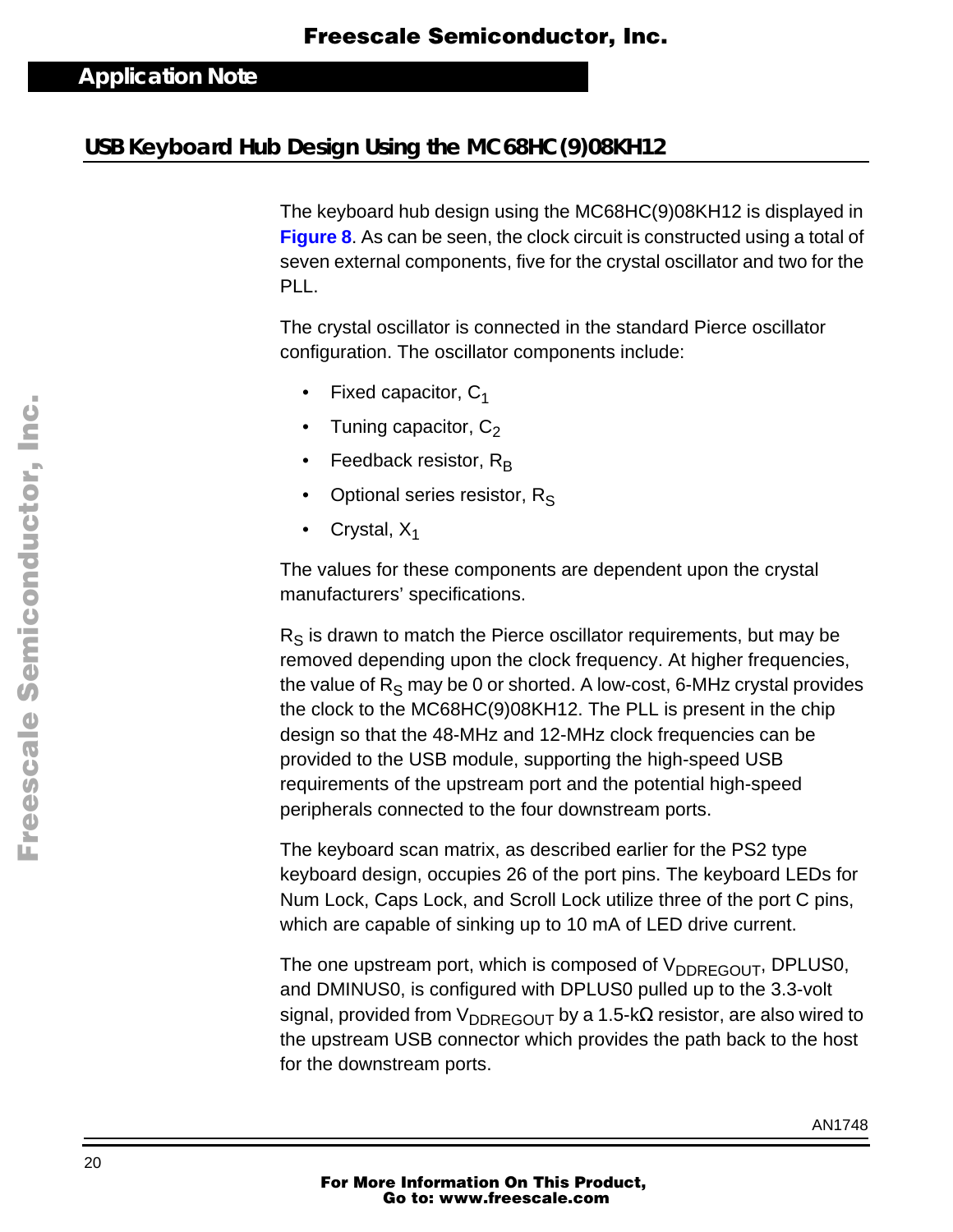The four downstream ports – D1, D2, D3, and D4 – all have the 15-k $\Omega$ pulldown resistors attached, pulling them low when the USB lines go idle. The transceiver pins are also wired to the female end of the USB connector providing the hub connections.

Notice that there is no indication whether the downstream ports are high or low speed as they are drawn in **[Figure 8](#page-21-0)**. The determination of the speed of the attached device is made within the attached device itself.

The USB peripheral connected to the individual downstream ports will have the 1.5-kΩ pullup resistor to the USB operating voltage, 3.3 volts, attached to the appropriate transceiver pin. It will be attached to DPLUS for a high speed device and DMINUS for a low-speed device.

**NOTE:** All power/ground ( $V_{DD}/V_{SS}$ ) pairs should be isolated via a 10-nF capacitor per pair.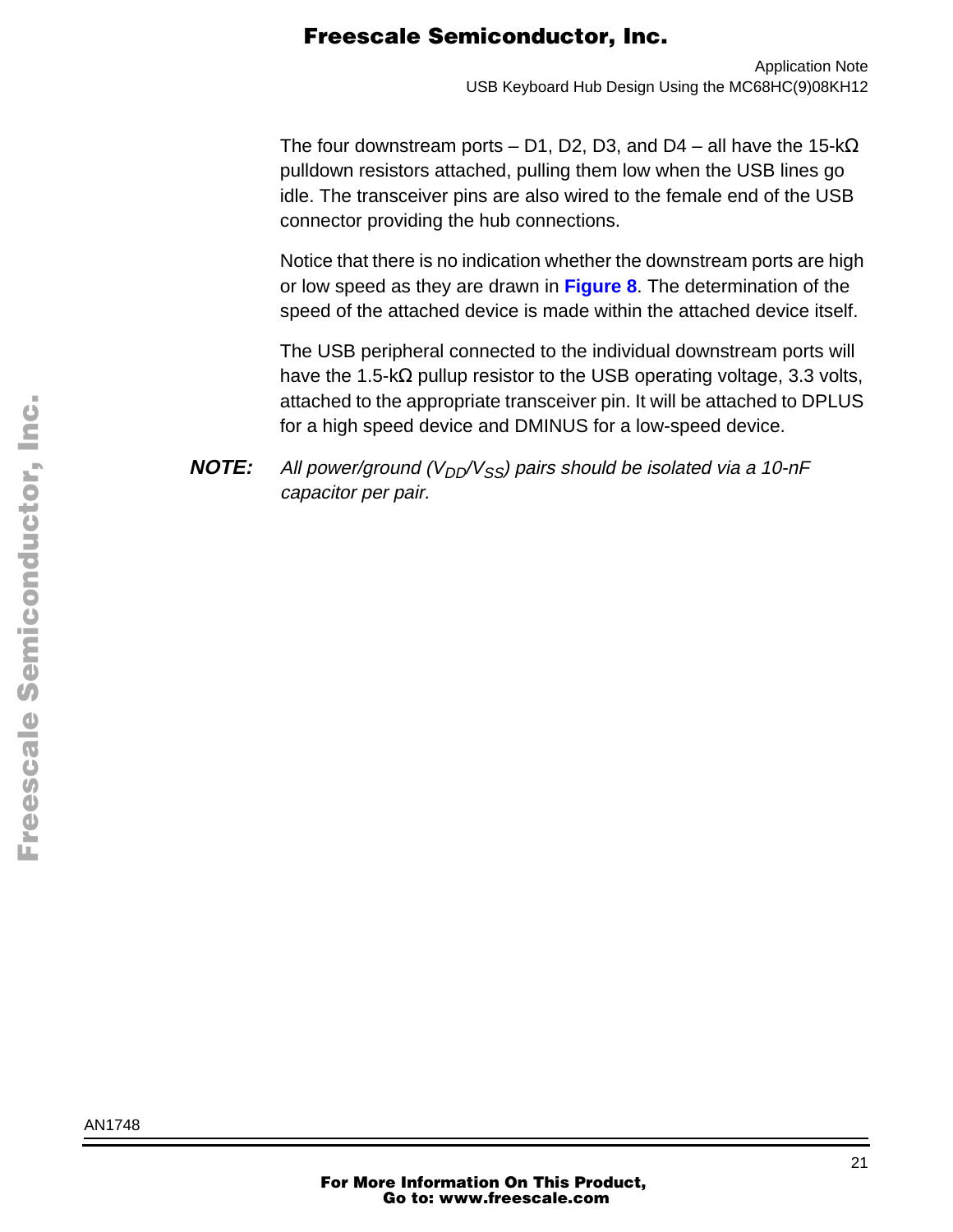### <span id="page-21-0"></span>**Application Note**



All V<sub>DD</sub> / V<sub>SS</sub> pairs not shown should be isolated using 10-nF capacitors.

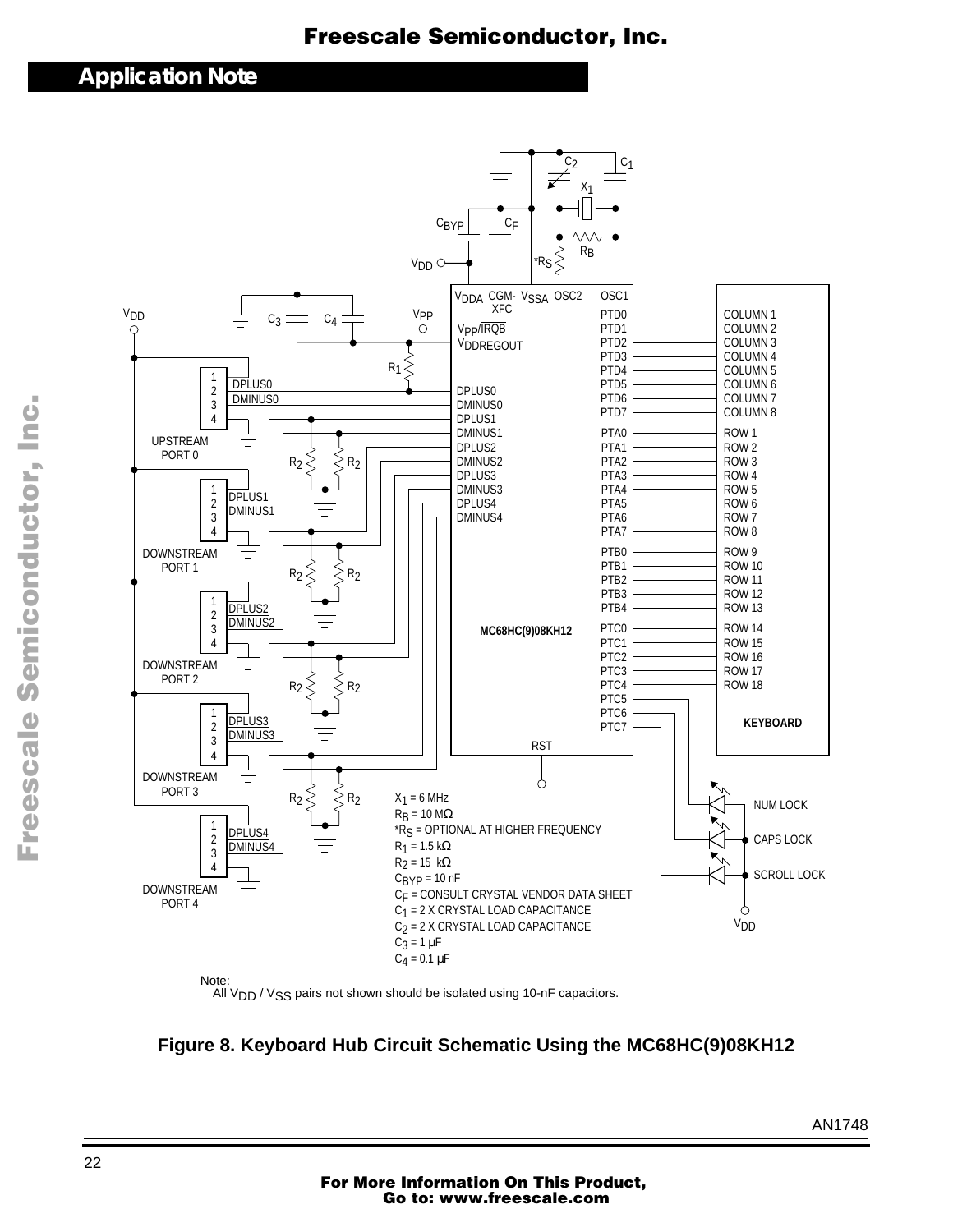### **Firmware for the MC68HC(9)08KH12**

Code development can be arduous for the peripheral manufacturer with limited resources and lack of experience with the requirements set forth for USB devices.

Motorola has developed a scalable USB firmware code library to make the transition from legacy type peripherals less painful and to reduce development times significantly. The firmware library takes care of many USB compatibility matters, providing USB conformant functions that perform many of the required operations. Utilizing this library can cut from two to three months off code development time, accelerating the time to market for new USB peripherals.

This firmware library can be acquired from Motorola by contacting the local Motorola representative for details.

### **Conclusion**

The MC68HC(9)08KH12 is a well-integrated, robust, and versatile part for peripheral manufacturers who are designing a USB keyboard with high/low speed hub capability.

Additional features of the microcontroller include the integrated 3.3-volt voltage regulator, which guarantees that the voltage source to the USB module stays within specifications.

The Motorola USB firmware library is available for fast code development and is fully scalable to the application for which it will be used. Additional information for the firmware library and example applications in which the MC68HC(9)08KH12 has been used can be attained by contacting your local Motorola representative.